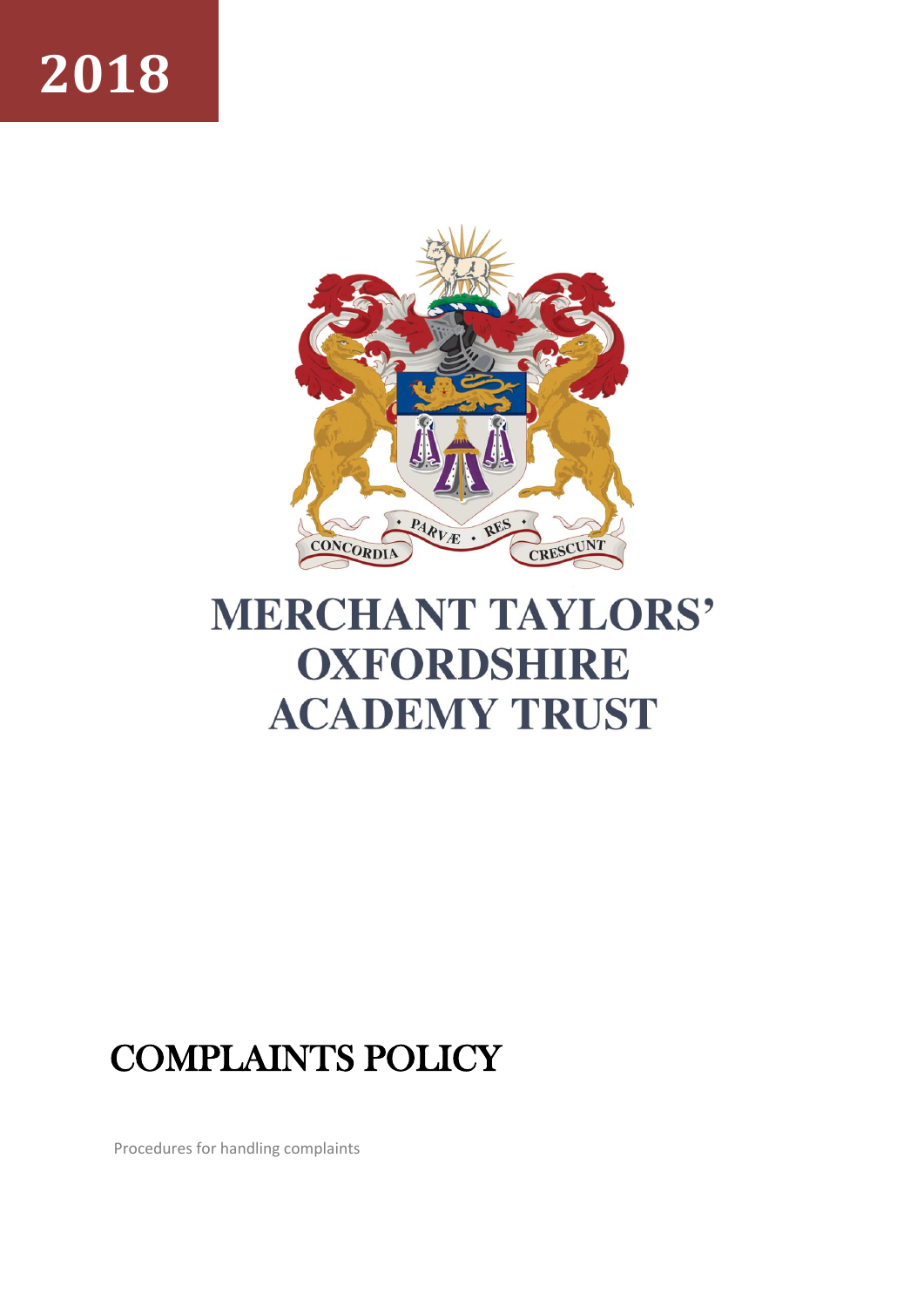# **Table of Contents**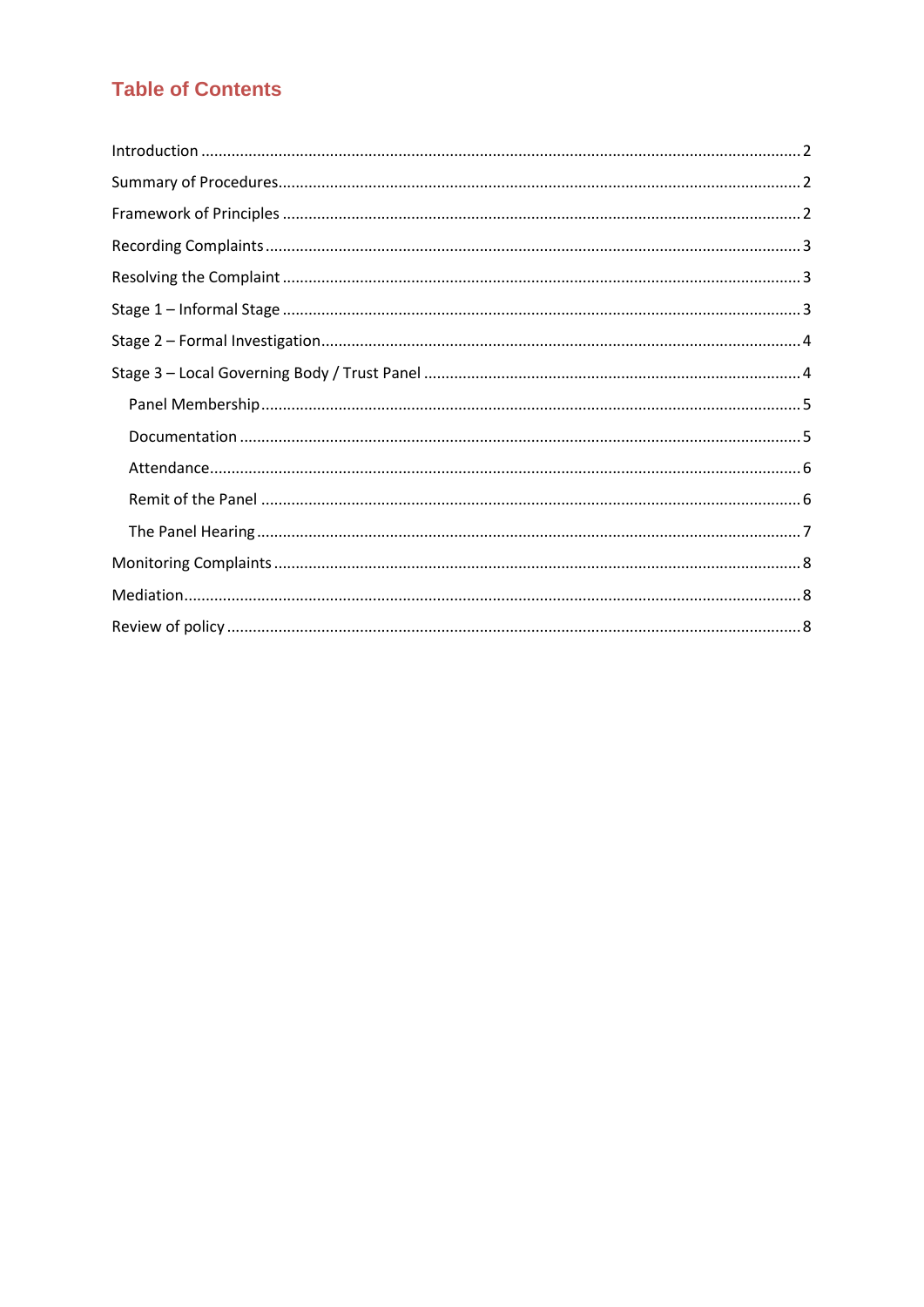#### <span id="page-2-0"></span>**Introduction**

- 1. The Merchant Taylors' Oxfordshire Academy Trust (the Trust) is committed to the delivery of a high quality education to all students attending the academies within the Trust. However, at times things can and do go wrong and this can result in concerns or complaints being raised either with the Trust or one of the academies.
- 2. This policy applies to the Trust and all the academies within the Trust. Except as noted below, it applies to all concerns and complaints raised with the Trust or one of the academies, either by a member of the Trust community or the general public. The parents of students can make a complaint on behalf of the student. Students who are eighteen years of age (or older) can use this process to make a complaint themselves.
- 3. This policy does not apply to concerns or complaints where specific policies and procedures apply, including child protection issues, admissions and exclusions. Where a complaint is made against a member of staff, depending upon the nature and seriousness of the complaint, the matter may be dealt with under separate HR procedures which are strictly confidential, rather than under this Complaints Policy. Complaints brought by staff relating to their personal circumstances in the workplace should be handled according to the Trust's grievance procedures and not this Complaints Policy. Staff with wider concerns about wrongdoing within the Trust should raise their concerns using the Whistleblowing Policy.
- 4. All references to parents within this policy refer to parents, guardians and carers.
- 5. This policy meets the requirements of the Education (Independent School Standards (England) Regulations 2014 Schedule 1, Part 7. In the case of any variance between the procedure outlined in this Complaints Policy and the Regulations, the procedure outlined in the Regulations will apply.

#### <span id="page-2-1"></span>**Summary of Procedures**

- 6. There are three stages to the complaints process.
	- Stage 1: Informal
	- **EXT** Stage 2: Formal investigation by an appropriate person
	- Stage 3: Local Governing Body panel / Trust panel

#### <span id="page-2-2"></span>**Framework of Principles**

- 7. This policy is designed to:
	- be well publicised and easily accessible
	- be simple to understand and use
	- $\blacksquare$  be impartial
	- be non-adversarial
	- allow swift handling with established time limits for action and keeping people informed of the progress
	- **E** ensure a fair investigation by an independent person, where necessary
	- **E** allow for a hearing by a Local Governing Body panel or a Trust panel, where appropriate
	- respect people's desire for confidentiality, wherever possible
	- **E** address all points of issue, providing an effective response and appropriate redress where necessary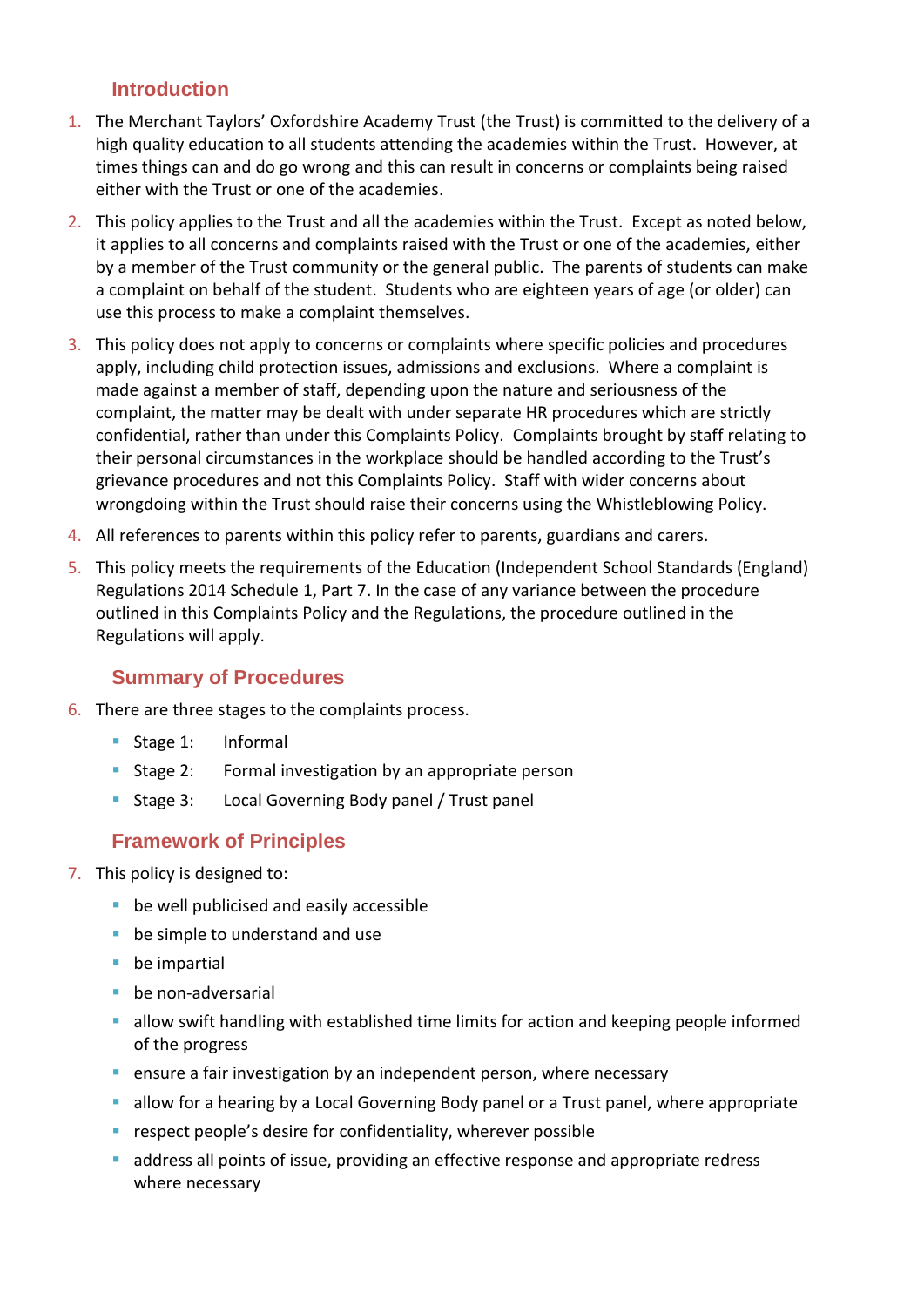**• provide information to the Trust's Senior Management Team so that services can be** improved.

## <span id="page-3-0"></span>**Recording Complaints**

- 8. The Trust will retain a written record of all complaints that reach Stage 2. Written records may also be kept for complaints that are resolved informally.
- 9. All written records, statements and correspondence relating to an individual complaint will be treated with complete confidentiality. However, the Trust is required to make these records available to the Secretary of State or (or someone acting on their behalf) if they request access to them.

# <span id="page-3-1"></span>**Resolving the Complaint**

- 10. At each stage in the procedure, the investigator will consider how the complaint can be resolved. It might be sufficient to acknowledge that the complaint is valid in whole or in part. In addition, it may be appropriate to offer one or more of the following:
	- an apology
	- an explanation
	- an admission that the situation could have been handled differently or better
	- an assurance that the event complained of will not recur
	- an explanation of the steps that have been taken to ensure that it will not happen again
	- an undertaking to review policies in light of the complaint.
- 11. It is useful if complainants can state what actions they feel might resolve the problem at any stage. An admission that the academy could have handled the situation better is not the same as an admission of negligence. Equally, an effective procedure will identify areas of agreement between the parties. It is also of importance to clarify any misunderstandings that might have occurred as this can create a positive atmosphere in which to discuss any outstanding issues.
- 12. If the complaint is not upheld, it is important to demonstrate to the complainant that the matter has been thoroughly investigated.

# <span id="page-3-2"></span>**Stage 1 – Informal Stage**

- 13. It is in everyone's best interest to resolve concerns and complaints at the earliest possible stage. Our experience is that the vast majority of concerns and complaints can be resolved informally to the full satisfaction of those who raise them. There are many occasions where concerns can be resolved straight away, providing the complainant with the benefit of an immediate response and avoiding the need to submit a formal complaint.
- 14. No specific timescales are imposed for resolving issues at the informal stage. Nevertheless, all issues should be considered effectively and as quickly as is reasonably possible.
- 15. Concerns should initially be raised with the member of the Trust staff mostly directly involved. If the complainant is not satisfied with the handling if their complaint, they should discuss their concerns with a senior member of the Trust staff.
- 16. If the first approach is made to a Director or Governor, the next step must be to refer the complainant to the appropriate member of staff and advise the complainant that this is the procedure. Directors and Governors must not act unilaterally on an individual complaint outside the formal procedure or be involved at the early stages in case they are needed to sit on a panel at a later stage of the procedure.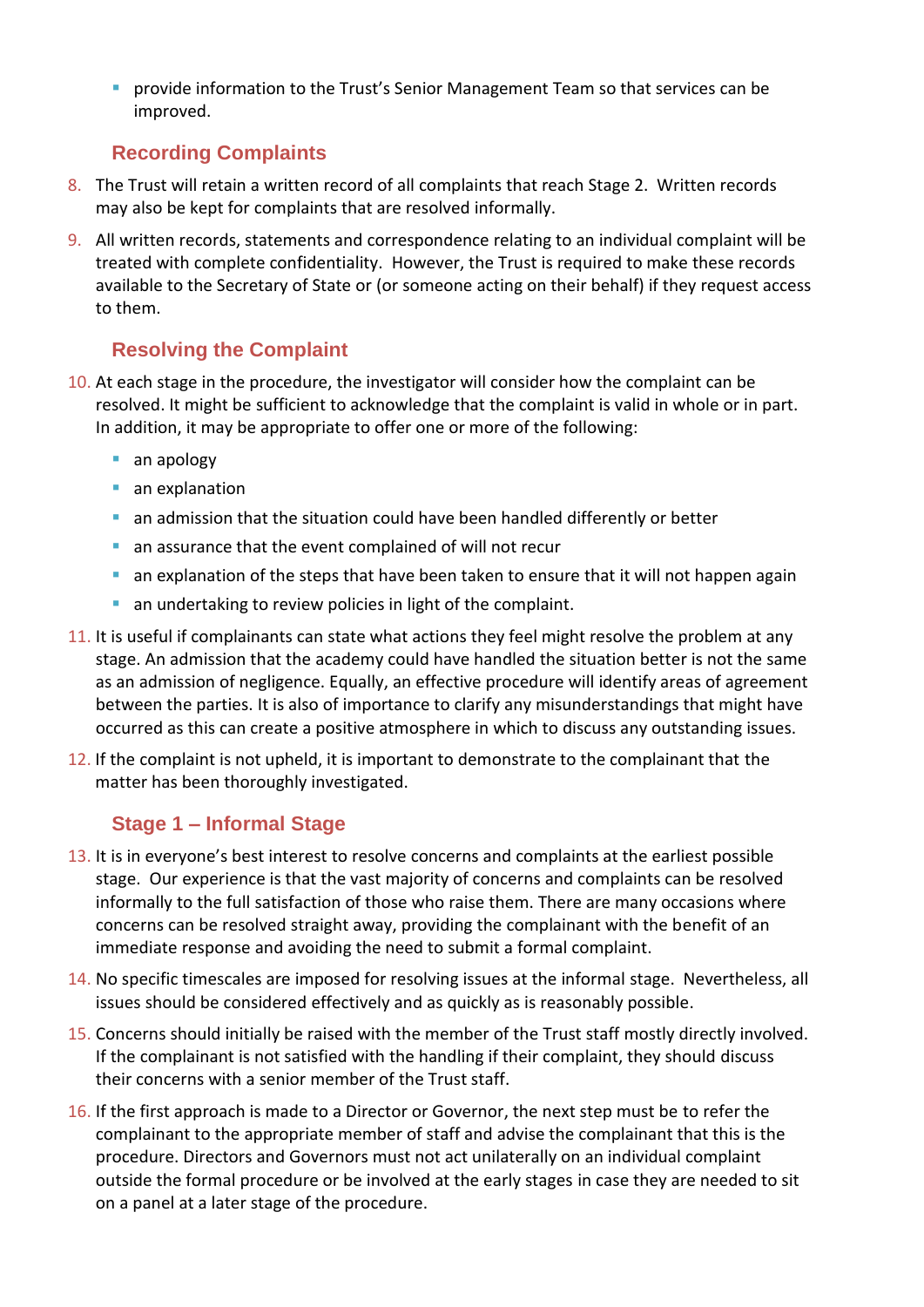17. If the complainant is unhappy with the outcome of the informal stage, the process should move to Stage 2.

### <span id="page-4-0"></span>**Stage 2 – Formal Investigation**

- 18. Where informal attempts have been unsuccessful in resolving a complaint, the matter will be formally investigated by an appropriate person from the Trust (the designated person). The designated person will depend upon the nature of the complaint, see Appendix A.
- 19. A complainant wishing to instigate the formal procedure should be asked to complete a complaint form, see Appendix B. Complainants should outline how they wish their complaint to be resolved. The academy or the Trust should offer to help an individual to complete the form and the person providing this help should be unconnected with the complaint.
- 20. The designated person will ensure that a written acknowledgement is provided to the complainant within 5 academy days of receiving a complaint. The acknowledgement will give a target date for providing a response to the complaint, which should normally be within 10 academy days. If the target cannot be met a letter should be written within 10 academy days explaining the reason for the delay and providing a revised target date.
- 21. When appropriate, a suitably qualified external advisor may be appointed to undertake the detailed investigation and report back to the designated person. The designated person remains responsible for trying to reach an outcome that is satisfactory to all parties.
- 22. It is essential to report the progress of any complaint and the final outcome. It is necessary that at each stage the person investigating the complaint makes sure that they:
	- establish what has happened so far, and who has been involved
	- clarify the nature of the complaint and what remains unresolved
	- meet with the complainant or contact them (if unsure or further information is necessary)
	- clarify what the complainant feels would put things right
	- interview those involved in the matter and/or those complained of, allowing them to be accompanied if they wish
	- conduct the interview with an open mind and be prepared to persist in the questioning
	- keep notes of the interview.
- 23. Once the designated person is satisfied that, so far as is practicable, all of the relevant facts have been established then a decision will be made. Complainants will be informed of this decision in writing and reasons for the decision will be given. The designated person may also arrange to meet with complainant to explain the decision.

### <span id="page-4-1"></span>**Stage 3 – Local Governing Body / Trust Panel**

- 24. Where the complainant is still not satisfied that their complaint has been dealt with fully and properly in Stage 2, they may request that their complaint be further considered by a Stage 3 appeal panel. This request must be made in writing and addressed to the Headteacher for academy related issues or to the Chief Executive for Trust issues.
- 25. Complainants must lodge their appeal within 10 working days of the date of the Stage 2 decision. Complainants should provide details of the complaint made and the reasons why they believe the complaint has not been resolved by the Stage 2 procedure. Complainants should also outline how they wish their complaint to be resolved and attach any supporting documentation.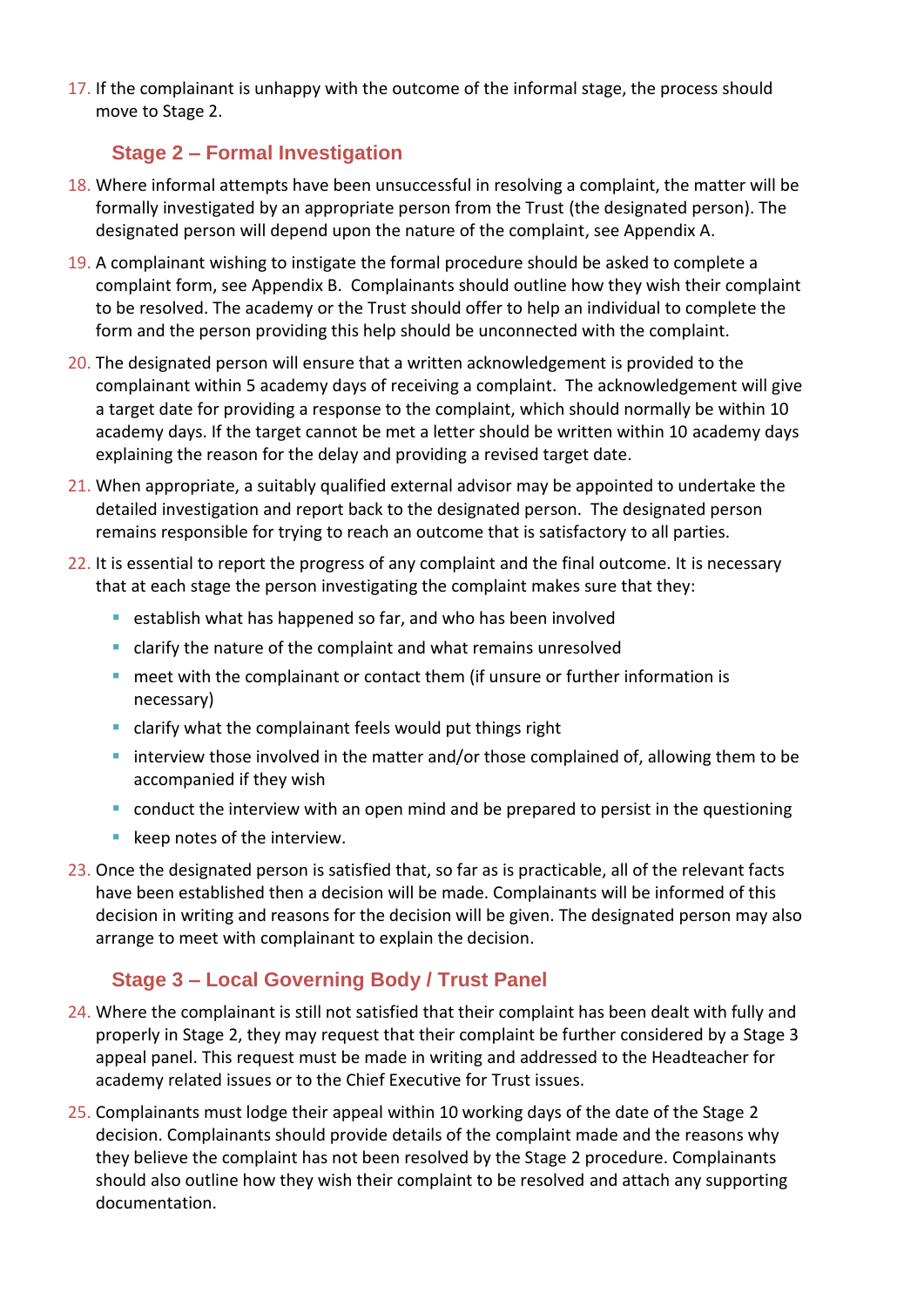- 26. The Stage 3 panel is only obliged to consider the complaint(s) lodged in the Stage 2 complaint form although they may use their discretion to consider other relevant and related matters that may subsequently arise.
- 27. When a request to move to Stage 3 of this process is received a panel hearing will be arranged as soon as possible to consider the matter. This will normally be no later than 20 academy days after receipt of the request. However, timing will depend upon the availability of eligible panel members.
- 28. The Trust Business Manager is responsible for arranging a suitable date and location for the panel meeting. If the complaint is about a single academy and the complainant is uncomfortable with a meeting at the academy site, the hearing will be held at a different location.

#### <span id="page-5-0"></span>**Panel Membership**

- 29. The nature of the complaint determines if the Stage 3 panel will be a Local Governing Body panel or a Trust panel, see Appendix A.
- 30. A panel will be comprised of three people who have had no prior involvement with the complaint. One of these three panel members must be independent of the management and running of the academy/Trust.
- 31. A Local Governing Body panel will normally include two Governors of the academy. If for any reason it is not possible to establish a suitable panel within a reasonable timeframe, up to two Directors and/or Governors from other academies within the Trust may sit on the panel.
- 32. A Trust panel will normally include two Directors of the Trust, in addition to an independent person. If for any reason it is not possible to establish a suitable panel within a reasonable timeframe, Governors from one of the academies within the Trust or Members, including representatives of corporate Members, may sit on the panel.
- 33. The decision about the membership of a particular panel and the Chair of that panel will depend on factors such as availability, whether any Governors or Directors have prior knowledge, etc. For LGB panels, the decision will be made by the Chair of Governors. For Trust panels the decision will be made by the Chair of the Board unless the complaint is about the Chair, in which case the Vice-Chair will decide.
- 34. It is important that the appeal hearing is independent and impartial and that it is seen to be so. No Governor or Director may sit on the panel if they have had a prior involvement in the complaint or in the circumstances surrounding it.

#### <span id="page-5-1"></span>**Documentation**

- 35. The Trust Business Manager is responsible for obtaining papers setting out the case from both sides, with any supporting evidence. These should be copied and sent to panel members, the complainant and the appropriate representatives of the academy / Trust, ideally at least five working days before the hearing. This ensures that everyone has ample time to read and understand the papers.
- 36. If the Complainant wishes to rely on the account of a witness, they should ask the witness to write down, sign and date their account and forward it to the Trust Business Manager at least five academy days before the hearing.
- 37. If the complainant submits any other additional documentation after submitting their initial request for the panel meeting, the Chair of the panel may choose to postpone the panel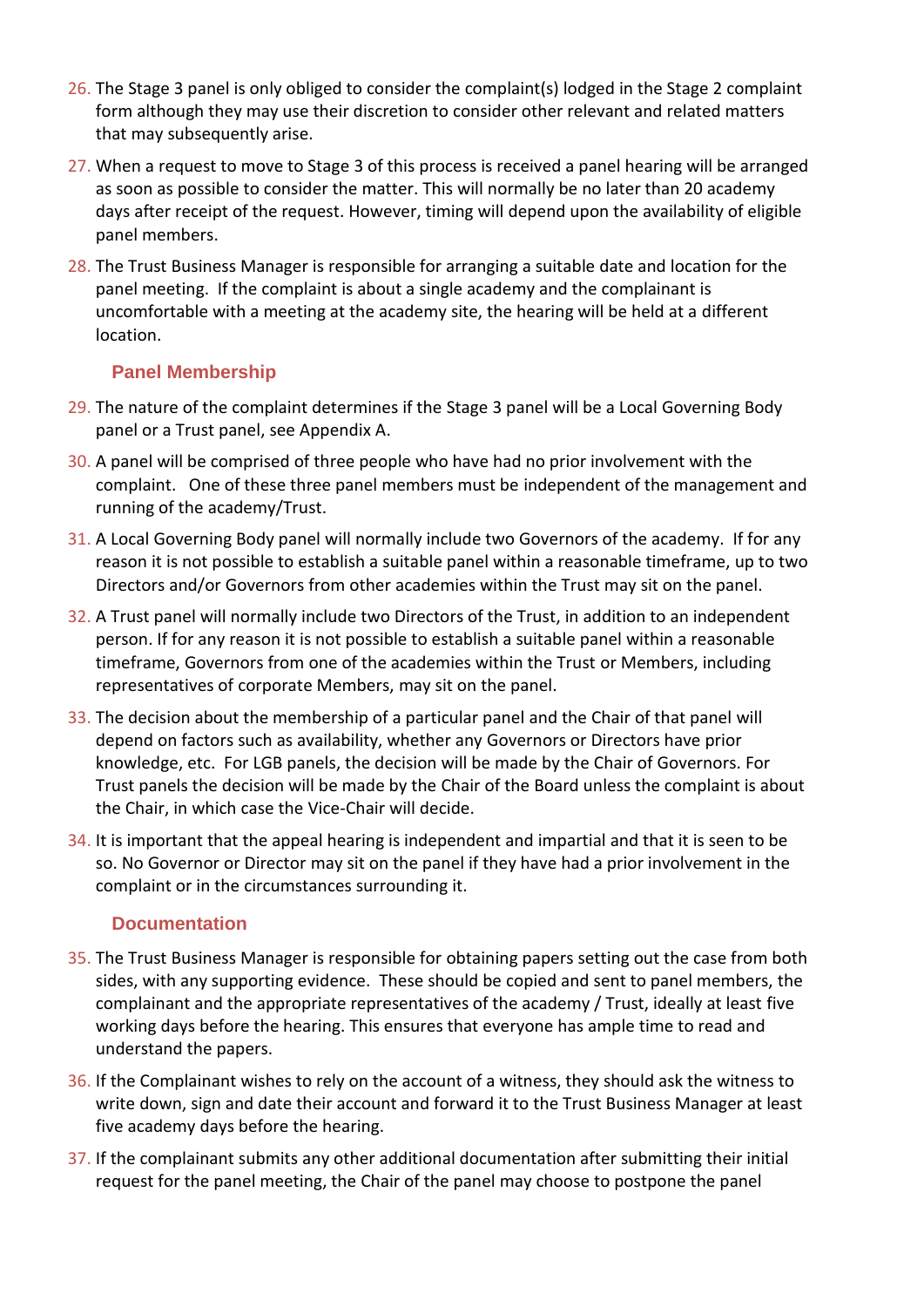hearing. The postponed meeting will normally be within 20 academy days after receipt of the new material.

38. The introduction of fresh documentary evidence at the hearing is discouraged; it is much better to provide the information in advance so that all parties have time to study it. In the event that additional documents are introduced during the hearing, the panel can choose to accept the additional evidence as part of the hearing or not. If it is accepted, the Chair must either allow all parties a reasonable amount of time to read the new documents or adjourn the panel meeting to another day, which will normally be within 20 academy days.

#### <span id="page-6-0"></span>**Attendance**

- 39. Complainants will be informed in writing that they can attend the panel hearing and, if they wish, be accompanied by one friend or representative. If the complaint is being made by a parent on behalf of a student, the student can also attend. If the complaint is being made by a student themselves (who must be at least eighteen years old) then a parent may attend as the permitted friend or representative. A complainant may request that more than one friend or representative attends the hearing and the panel is obliged to consider that request but does not have to agree to it.
- 40. The Chair of the panel will decide, at their absolute discretion, which witnesses will be permitted to attend the Hearing to give a verbal statement rather than relying on a written statement or record of meeting which has been signed by the witness.
- 41. Witnesses under the age of eighteen other than the complainant's own family will only be allowed to attend the hearing at the discretion of the Chair of the panel, and then only if they are accompanied by one of their parents or carers. Any written accounts provided by the complainant relating to witnesses under the age of eighteen must be signed and dated by the witness and one of the witness' parents.
- 42. Members of staff involved in the matters which gave rise to the complaint will usually have provided a signed written account or have signed a note of a meeting during the previous stages, which will be forwarded to all parties with the other complaint documentation in the usual way. The complainant may ask for employees of the Trust to appear as witnesses but they would have to do so under their own free will. The staff member may, if they wish, provide a written statement in place of their appearance in person.
- 43. The complaints panel will proceed irrespective of whether or not the complainant and/or their representative attend. If the complainant fails to attend on the day without compelling reasons, the complaints panel will proceed in their absence and the process will continue to its conclusion. Any further attempt to re-open the matter will be considered as falling under the serial/persistent complaint section as below.

#### <span id="page-6-1"></span>**Remit of the Panel**

- 44. A Local Governing Body panel needs to firstly consider if the appeal is in relation to:
	- a decision taken by the Headteacher within the scope of their professional responsibility, including any decisions made during Stage 2 of a complaint about a member of the academy staff,
	- an area where the Local Governing Body has responsibility (or shared responsibility) but has delegated this to the Headteacher, or
	- the way in which a complaint or concern was handled during Stage 2.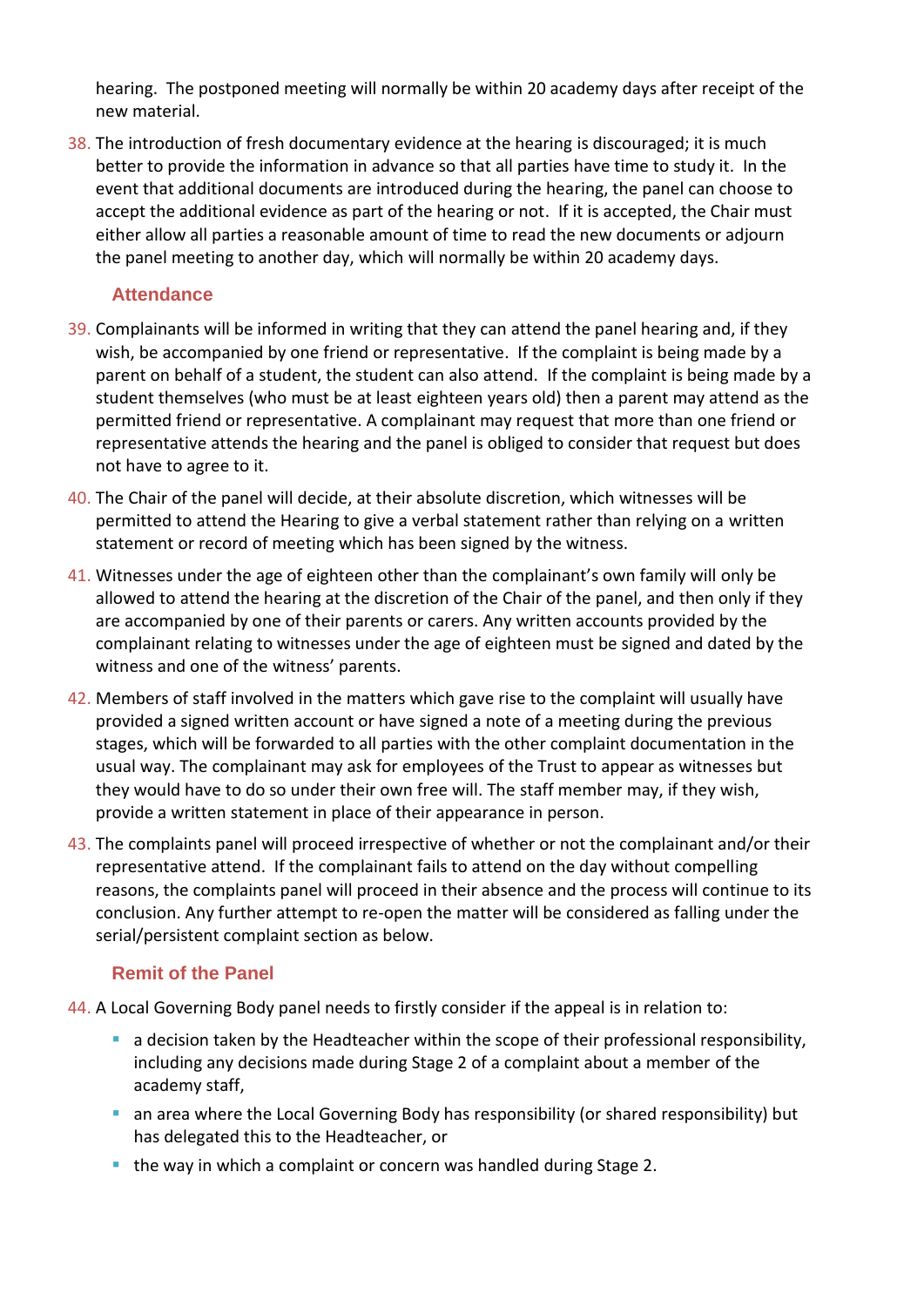- 45. If the complaint was in relation to a decision taken by the Headteacher that is within the Headteacher's professional responsibility, the LGB panel can:
	- consider the thoroughness with which the Headteacher investigated a complaint about a member of staff but cannot expect the Headteacher to provide details about confidential discussions with that staff member
	- $\blacksquare$  consider the manner in which the complaint was addressed but cannot overturn the decision itself nor expect the Headteacher to change the decision
	- recommend changes to the academy's systems or procedures to ensure that problems of a similar nature do not recur.

46. For all other complaints the panel can:

- dismiss the complaint in whole, or in part
- **E** uphold the complaint in whole, or in part
- decide on the appropriate action to be taken to resolve the complaint
- recommend changes to the Trust's or academy's systems or procedures to ensure that problems of a similar nature do not recur.

#### <span id="page-7-0"></span>**The Panel Hearing**

- 47. The aim of the hearing, which needs to be held in private, will always be to resolve the complaint and achieve a just and fair judgement. It is desirable that the resolution is also satisfactory to all parties.
- 48. The panel chair will ensure that the proceedings are as welcoming as possible. The layout of the room will set the tone and care is needed to ensure the setting is informal and not adversarial.
- 49. Extra care needs to be taken if the complaint has been made on behalf of a child and they accompany their parent to the hearing. Careful consideration of the atmosphere and proceedings will ensure that the child does not feel intimidated. The panel needs to be aware of the views of the child and give them equal consideration to those of adults.
- 50. The panel members need to be aware of the complaints procedure.
- 51. The panel needs to take the following points into account:
	- The hearing is as informal as possible
	- **EXT** Witnesses are only required to attend for the part of the hearing in which they give their evidence
	- **EXTER** After introductions, the complainant is invited to explain their complaint, and be followed by their witnesses
	- **The Headteacher / Chief Executive or designated person may question both the** complainant and the witnesses after each has spoken
	- **•** The Headteacher / Chief Executive or designated person is then invited to explain the academy /Trust's actions and be followed by the academy /Trust's witnesses
	- **The complainant may question both the Headteacher or designated person and the** witnesses after each has spoken
	- $\blacksquare$  The panel may ask questions at any point
	- The complainant is then invited to sum up their complaint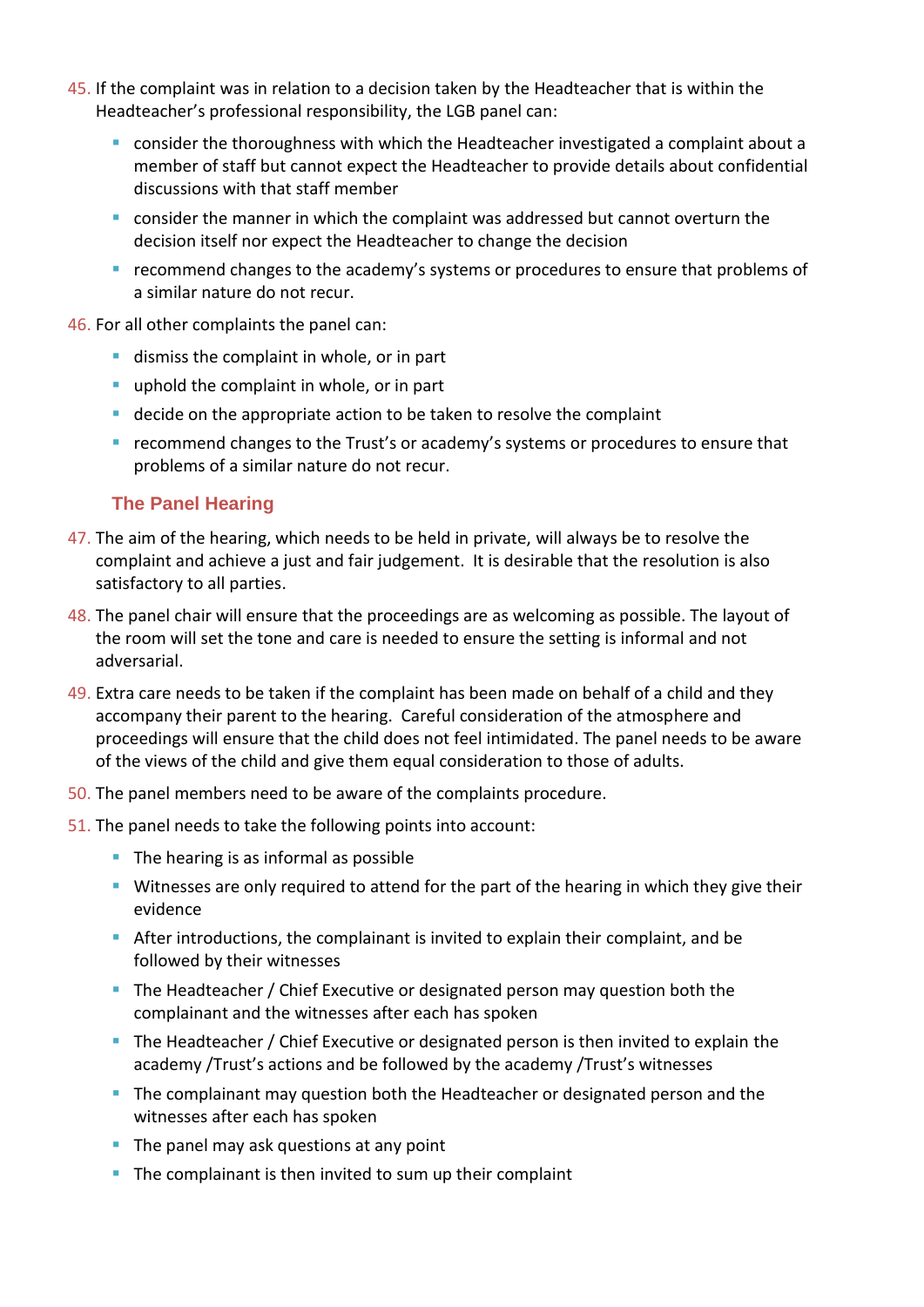- **The Headteacher / Chief Executive or designated person is then invited to sum up the** academy /Trust's actions and response to the complaint
- Both parties leave together while the panel decides on the issues
- **.** If the panel is able to reach a decision quickly and both parties are available, the panel will invite both parties to return and will inform them of the decision and the reasons for the decision.
- **If the panel determines that it is unable to reach a decision quickly, both parties will be** told that they will hear from the panel within five working days.
- 52. Complainants will be informed of the panel's decision in writing and reasons for the decision will be included.
- 53. Complainants will also be advised that if they are dissatisfied with the way their complaint has been handled they are entitled to complain to the Education & Skills Funding Agency (ESFA) and will be provided with contact information for the ESFA complaints procedure.

#### <span id="page-8-0"></span>**Monitoring Complaints**

54. As well as addressing an individual's complaint, the process of listening to and resolving complaints can contribute to academy or wider Trust improvements by helping identify issues that need to be addressed. In addition, the monitoring and review of complaints by academies, Local Governing Bodies, the Trust and the Board can be useful in evaluating academy or Trust performance. Any discussion of complaints by a Local Governing Body, the Board or others in the academy community should not name or be able to identify individuals.

#### <span id="page-8-1"></span>**Mediation**

55. If, at any time, the academy or Trust believes that external mediation would help resolve the complaint, they may offer this option to the complainant. The Trust reserves the right to choose the mediation service offered. Mediation can only be used with the agreement of the complainant.

#### <span id="page-8-2"></span>**Serial and Persistent Complaints on the Same Issue**

56. If a complainant attempts to reopen an issue or a closely related issue that has already been dealt with under this complaints procedure, the Chair of the LGB or Trust may write to the complainant to inform them that the procedure has been exhausted and the matter closed and that the neither the academy nor the Trust will not respond to any further correspondence on this issue or a closely related issue.

#### **Review of policy**

57. This policy is reviewed regularly.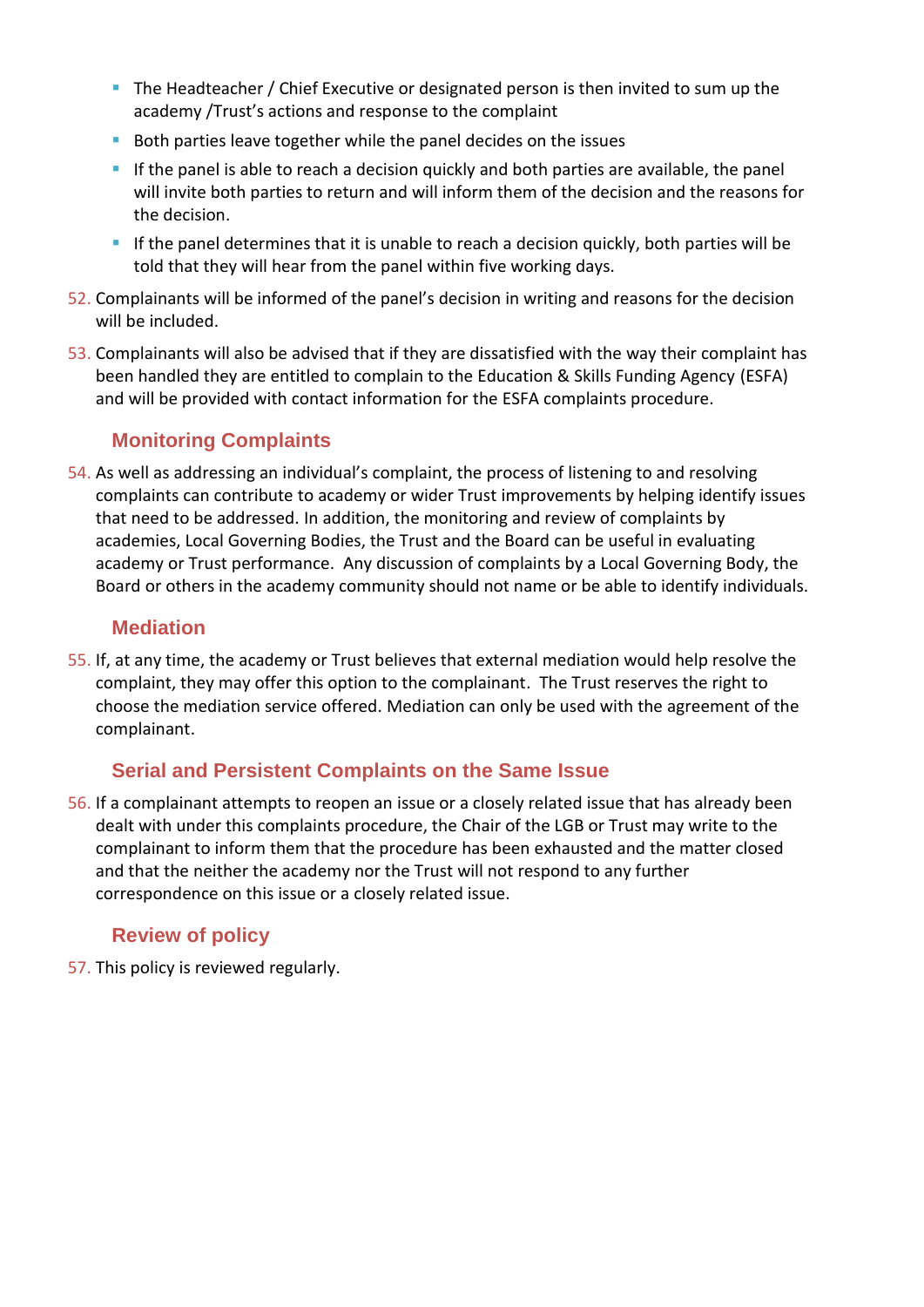# *Appendix A*

| <b>Complaint Relates To</b> |                                                                                                                                                                                                                                              | <b>Designated Person</b>                                                          | <b>Stage 3 Panel</b>           |
|-----------------------------|----------------------------------------------------------------------------------------------------------------------------------------------------------------------------------------------------------------------------------------------|-----------------------------------------------------------------------------------|--------------------------------|
| I.<br>П                     | Day to day running of an academy<br>Academy staff, other than the Headteacher<br>Interpretation of Trust / academy policies<br>by academy staff                                                                                              | Headteacher or a member of<br>senior staff nominated by the<br>Headteacher        | <b>Local Governing</b><br>Body |
|                             | The Headteacher<br>Academy policies determined by the Local<br>Governing Body<br>A Governor, other than the Chair of<br>Governors                                                                                                            | Chair of Governors or a<br>Governor nominated by the<br><b>Chair of Governors</b> |                                |
| ш<br>ш                      | The Local Governing Body of an academy<br>The Chair of Governors of a Local<br>Governing Body<br>The Trust as a whole rather than an<br>individual academy<br>The Chief Executive<br>A Director, other than the Chair of the<br><b>Board</b> | Chair of the Board or a<br>Director nominated by the<br>Chair of the Board        | Trust                          |
|                             | The Chair of the Board                                                                                                                                                                                                                       | Chief Executive or the Vice-<br>Chair of the Board                                |                                |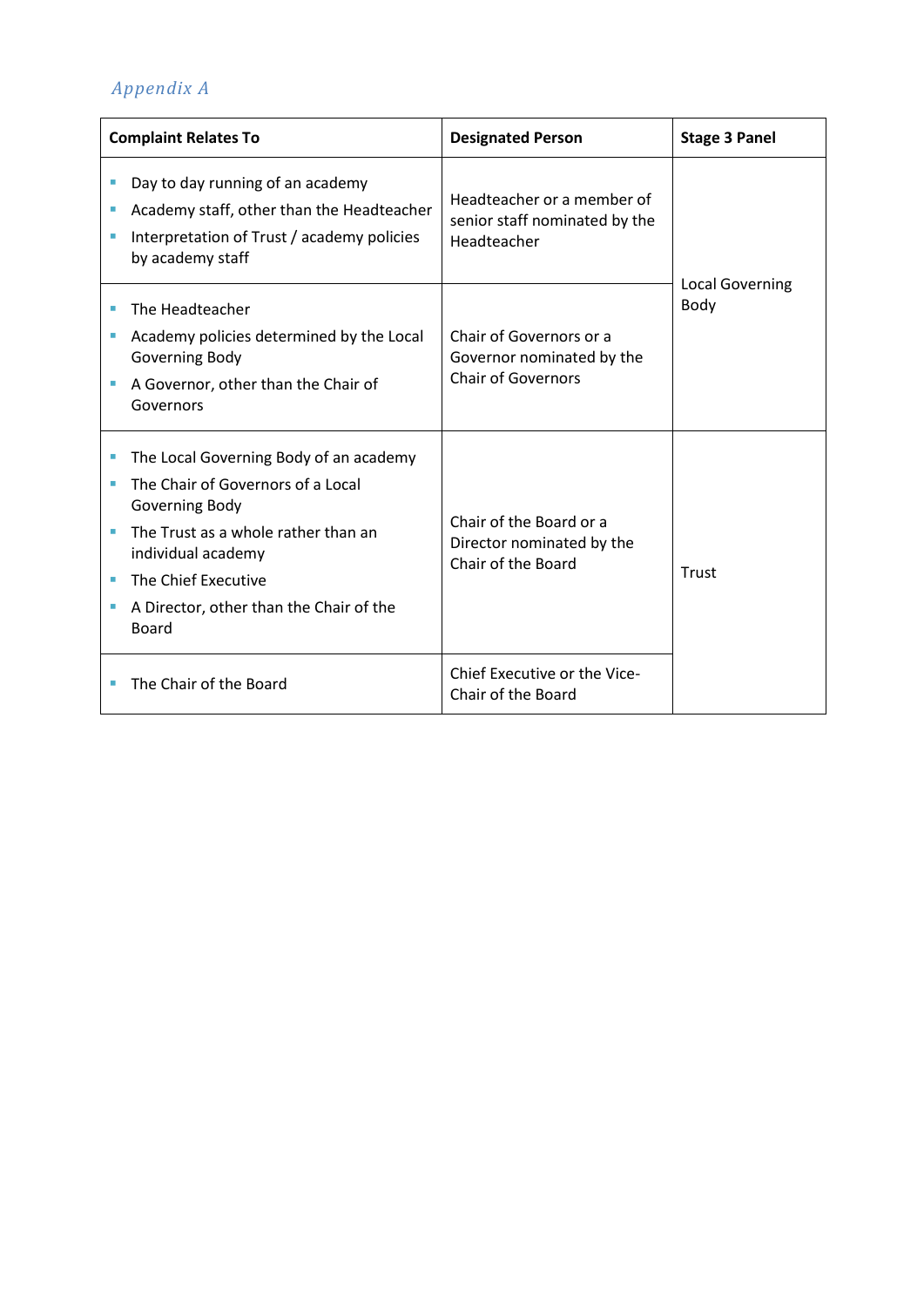#### *Appendix B - Complaints Form*

Please complete and return to Merchant Taylors' Oxfordshire Academy Trust or the appropriate MTOAT academy. Receipt will be acknowledged and you will subsequently be informed about any action to be taken. If you would like assistance in completing this form, please ask and assistance will be provided by someone who is unconnected with your complaint.

| Name                        |  |
|-----------------------------|--|
|                             |  |
|                             |  |
|                             |  |
| Address                     |  |
|                             |  |
|                             |  |
|                             |  |
|                             |  |
|                             |  |
| Postcode                    |  |
|                             |  |
|                             |  |
| Telephone number(s)         |  |
|                             |  |
|                             |  |
|                             |  |
|                             |  |
|                             |  |
| Email address               |  |
|                             |  |
|                             |  |
|                             |  |
| Your relationship to the    |  |
| academy/Trust, e.g. parent, |  |
|                             |  |
| carer, neighbour, member of |  |
| public                      |  |
|                             |  |
| Name of child/ren at        |  |
|                             |  |
| academy (if applicable)     |  |
|                             |  |
|                             |  |
|                             |  |
|                             |  |
| Year group and form         |  |
| (if applicable)             |  |
|                             |  |
|                             |  |
|                             |  |
|                             |  |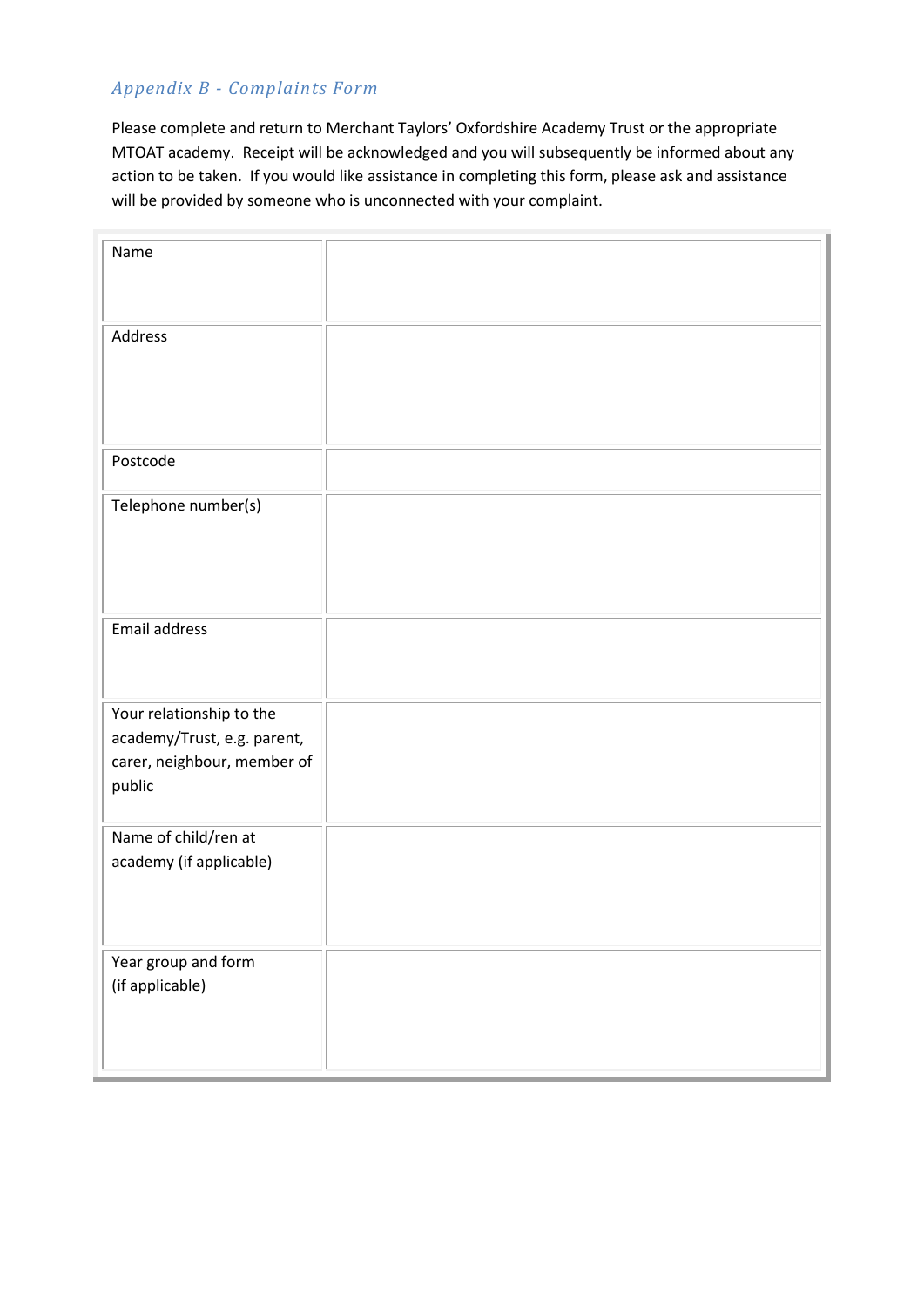Please give details of your complaint

What action, if any, have you already taken to try and resolve your complaint?

(Who did you speak to and what was the response?)